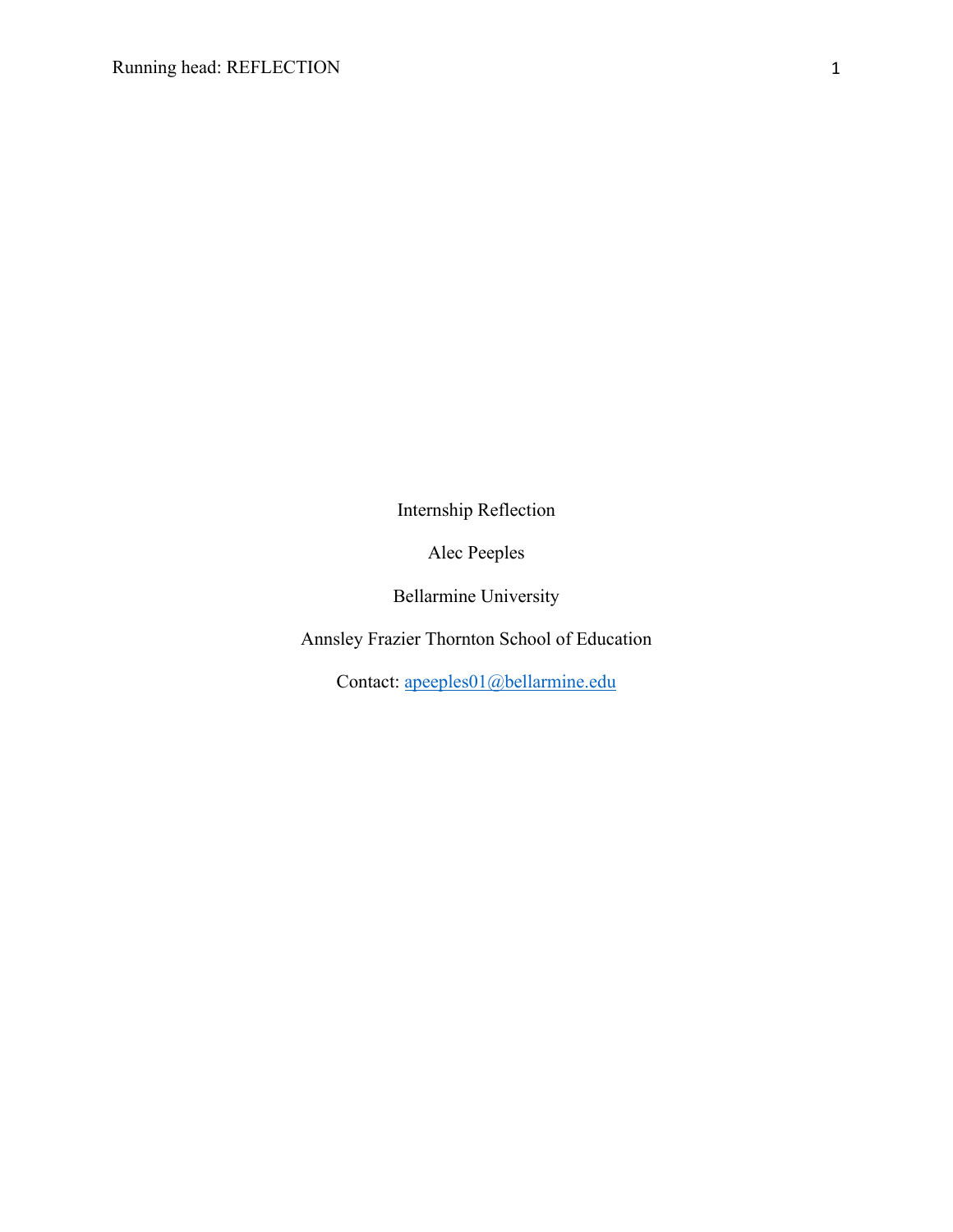REFLECTION 2

## **Internship Reflection**

My internship was a cooperation with Dr. Matt Gregory, Dean of Students at Texas Tech University. With Dr. Gregory's guidance I researched, outlined, and created a 'Healthy Masculinity' program. The starting vision was to address ideas of 'toxic' and 'healthy' masculinity. Initially the aim was to target the university football team, though there was (and is) a hope of one day expanding the program further, perhaps even into a credit course. This internship was done entirely remote, and as such I cannot provide any assessment or opinion on the entire institution or even the larger Student Affairs department. While I would have enjoyed being able to interact with others on campus and in the institution, I did not find the virtual aspect to be particularly limiting.

## **Duties and Responsibilities**

The earliest discussions between Dr. Gregory and myself revolved around the key objectives of the program, as well as the audience, the setting, and other relevant details. Dr. Gregory communicated his vision to me and provided the context for which the program would be provided. It was clear from the beginning that this would be a self-led project. Dr. Gregory placed a large amount of trust in me to execute his vision and did not micromanage my work. Our weekly meetings served to check-in, discuss progress and challenges, and review work completed.

Dr. Gregory provided a few foundational pieces to build on, such as a reference program developed by Kansas and several other pieces of research and media. My first endeavor was to review the 10-week Kansas University program by putting myself through as a participant. I completed the readings, activities, and journal topics. I then took a second pass through the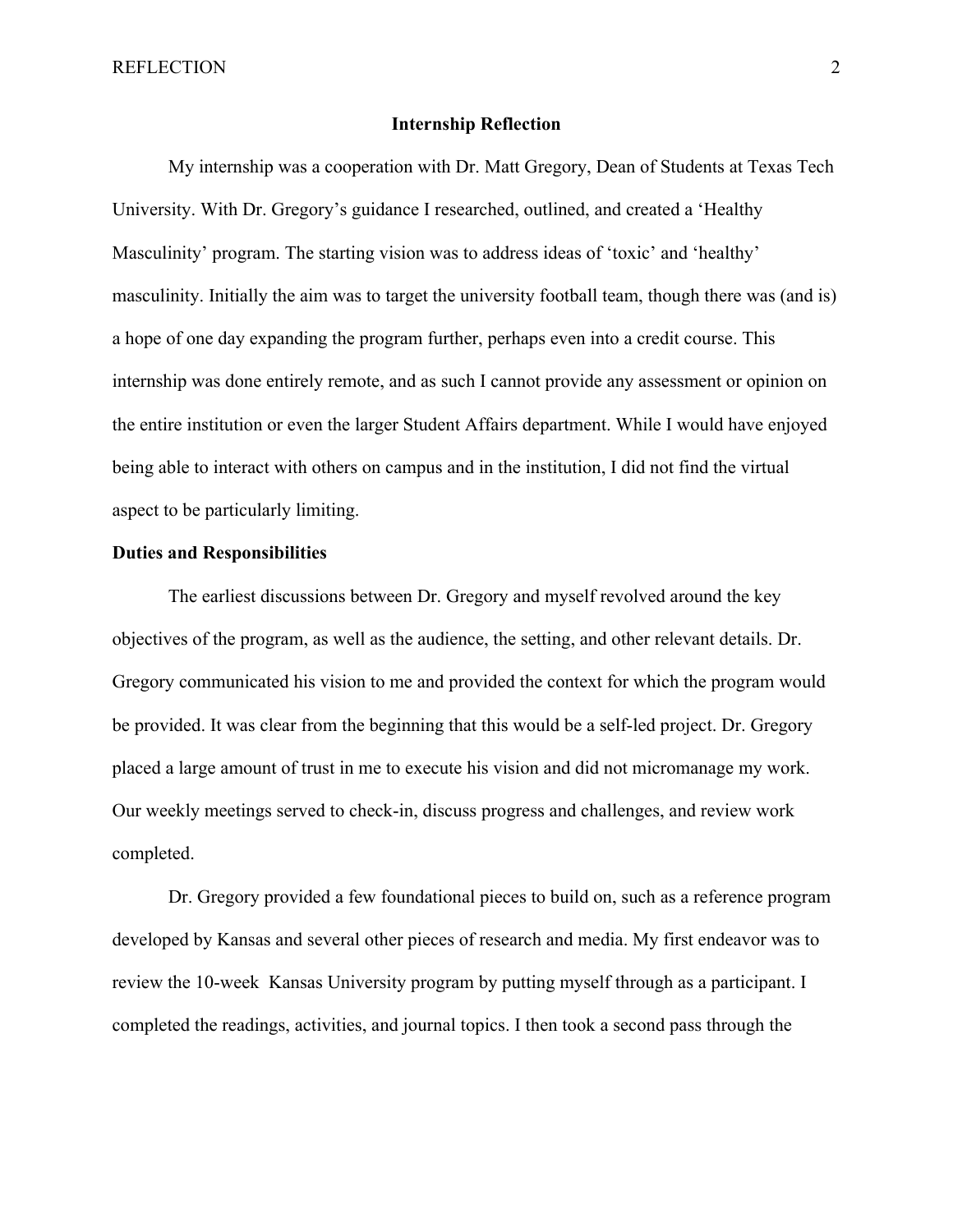course, this time from the perspective of the facilitator, paying special attention to the lesson plans, sequencing, discussion notes, etc.

In addition I also researched similar programs around the nation. Brown (Brown University Health Services, n.d.), Princeton (Princeton University, n.d.), Tulane (Nankin, 2019), and various other schools have all implemented programs ranging from credit courses to voluntary focus groups. A finding that struck me about similar projects was the mixed response they have received. Conservative politicians have labeled them as a "war on men" (Schneider, 2017) and "insulting to the parents of the young boys who participated and the values that were instilled in them growing up" (Buttitta, 2019). The criticism is not a partisan issue, even progressive voices have disparaged these programs by labeling them as "marketing tool[s]" (Buttitta, 2019). What makes Buttitta's (2019) criticism poignant and worth noting is that she balances it with constructive criticism, "For a program to be effective, it would need to address… the complicated relationships people have with masculinity not only because of their gender identity, but because of their other identities, including race, class, sexuality and ability." Taking this comment to heart, I wanted to ensure that the program was not a marketing tool and was aimed to critically address the intersections mentioned by Buttitta.

With this in mind, I began by researching the topics we hoped to cover, which included emotional expression, social justice, feminism, and sexuality among other things. I sought the most recent scholarly research and publications available, with special attention given to our intended audience of college-aged males. I also sought out various pieces of pop media – YouTube videos, Ted Talks, movies, etc. My hope was to include relevant connections to pop culture in order to facilitate real-world connections between the content, reading, and discussions.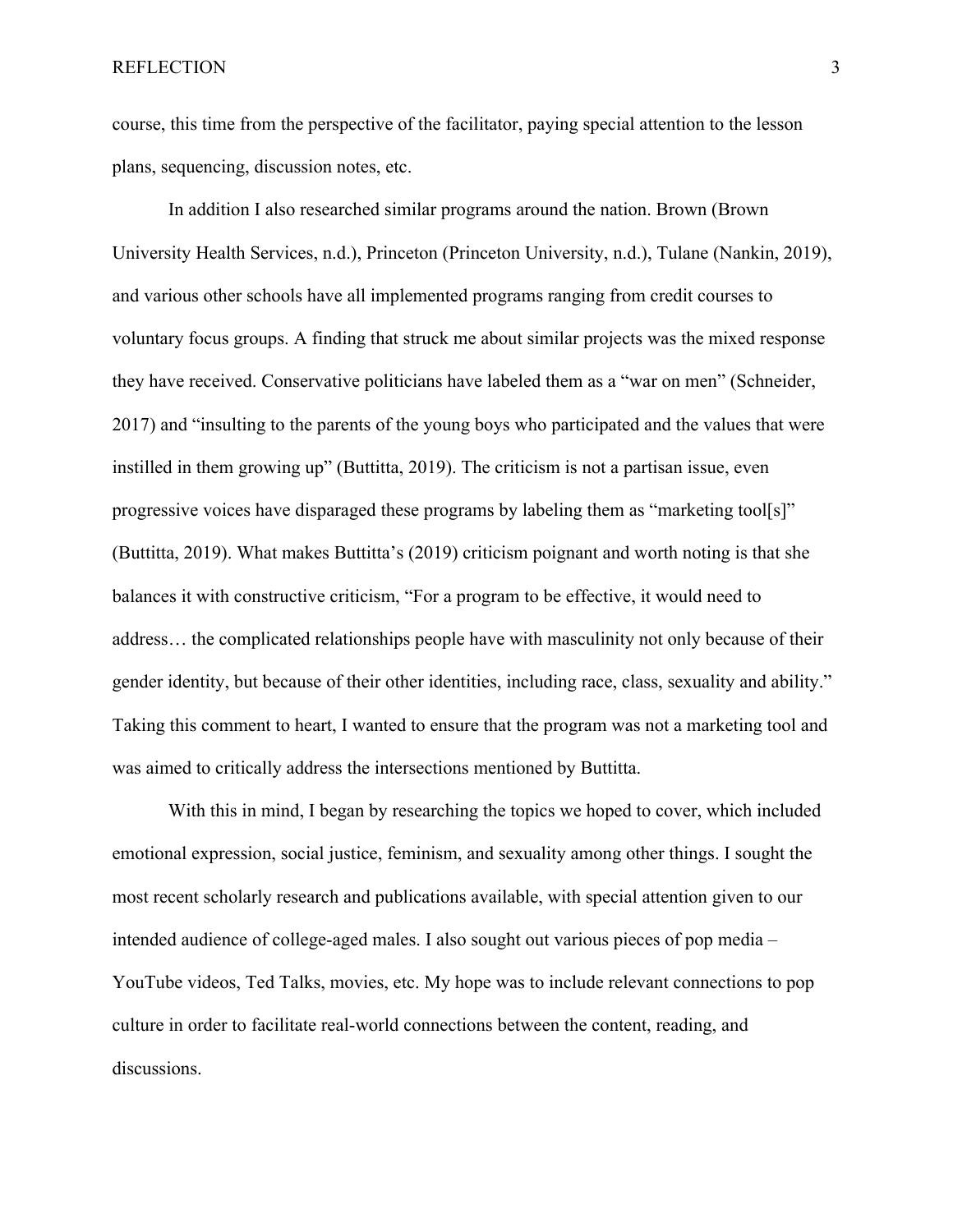## REFLECTION 4

After I was satisfied with my gathered research and materials, I created a program outline. This stage was when I planned the sequence of weekly topics and associated learning outcomes. With an outline in place, I then created each week's lesson plan, and organized the project into units. Each folder contained the lesson plan and any necessary readings, handouts, and other materials. As I would not be implementing this program myself it was vital that I provide clear and concise documentation and instructions for whomever eventually led the program. Along with the outlines and organization I also created presentations for each week. This included organizing slides, graphics, video clips, and everything else that would be needed in the demonstration and presentation.

Finally, I reviewed and finalized by leading myself (and sometimes my cats) through the course, similar to how I began the internship. Dr Gregory informed that ideally a program such as this would be focus grouped prior to beginning, but given time and COVID-related restraints this was not possible. Instead, I shared the program with several colleagues of Dr. Gregory and myself, including professors and administrators. Because we could not do a trial, this final set of reviews, revisions, and polish was especially important.

#### **M.Ed. Program Objectives**

*Demonstrate knowledge of student development theory, student characteristics and the effects of college on students to be able to design and evaluate learning experiences for students.*

My supervisor and I had several discussions around student development theories and how they related to this program. Overall, the program has an objective of shifting the consciousness of participants by putting them in types of identity crises described by Erikson's Identity Development Theory. According to Erikson's *Stage Five: Identity versus Identity Diffusion*, identity development occurs while one is becoming independent, experiencing the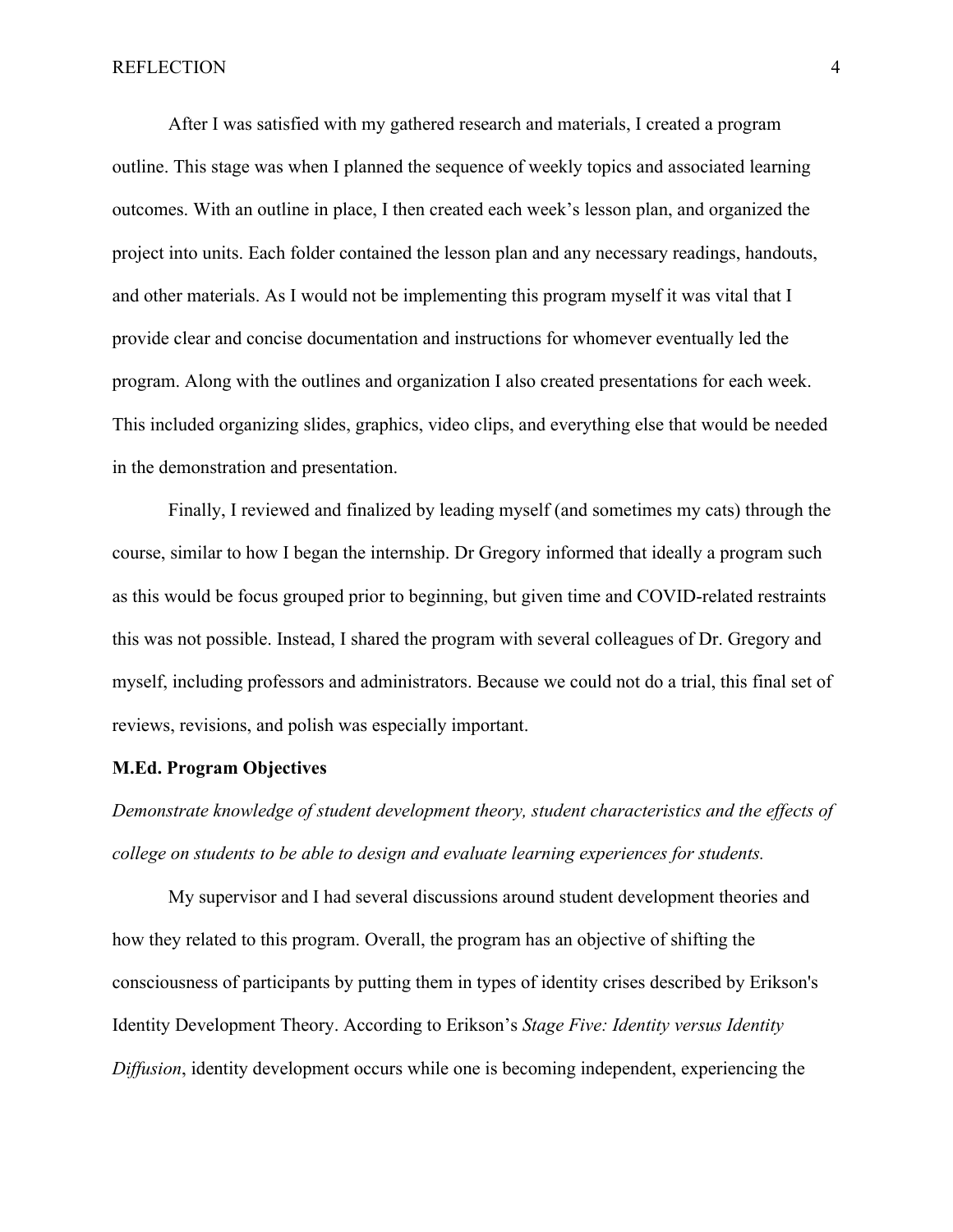## REFLECTION 5

complexities of life, and exploring the question "Who am I?" (Patton et al., 2015). This program creates the stage and provides the tools for students to engage with the questions and discussions that will help to define their sense of self as males.

*Acquire research, evaluation an assessment skills to be able to evaluate research and programs and to assess results to improve professional practice and student learning.*

I had the real-world experience of researching and creating a program. Unfortunately I won't be able to assess and report on results as part of this course, but I hope to keep in close contact with Dr. Gregory to continue discussing the outcomes and results of the course. *Learn social justice principles and how these principles can impact access, opportunity and success within higher education environments.*

This program encompassed several aspects of social justice education in practice. Through the research and design of this program I was able to explore how addressing these topics would impact the larger student body and campus. Dr. Gregory and myself hoped that the incorporation of social justice and community service projects into this program would help drive home the importance of social justice.

### **Conclusion**

Overall, I gained a tremendous amount of insight and relevant experience form this internship. Most importantly I learned how a university program is created – from the birth of the idea, to the research and design, to the practicalities of its implementation. This was especially relevant to me because it was the idea of creating programs and other utreach efforts that initially sparked my interest in this M.Ed. program. This opportunity to further my experience showed me that I do enjoy this type of work, and it is something I'd like to pursue further. However I wish I would have been able to experience more of the institution. A big question mark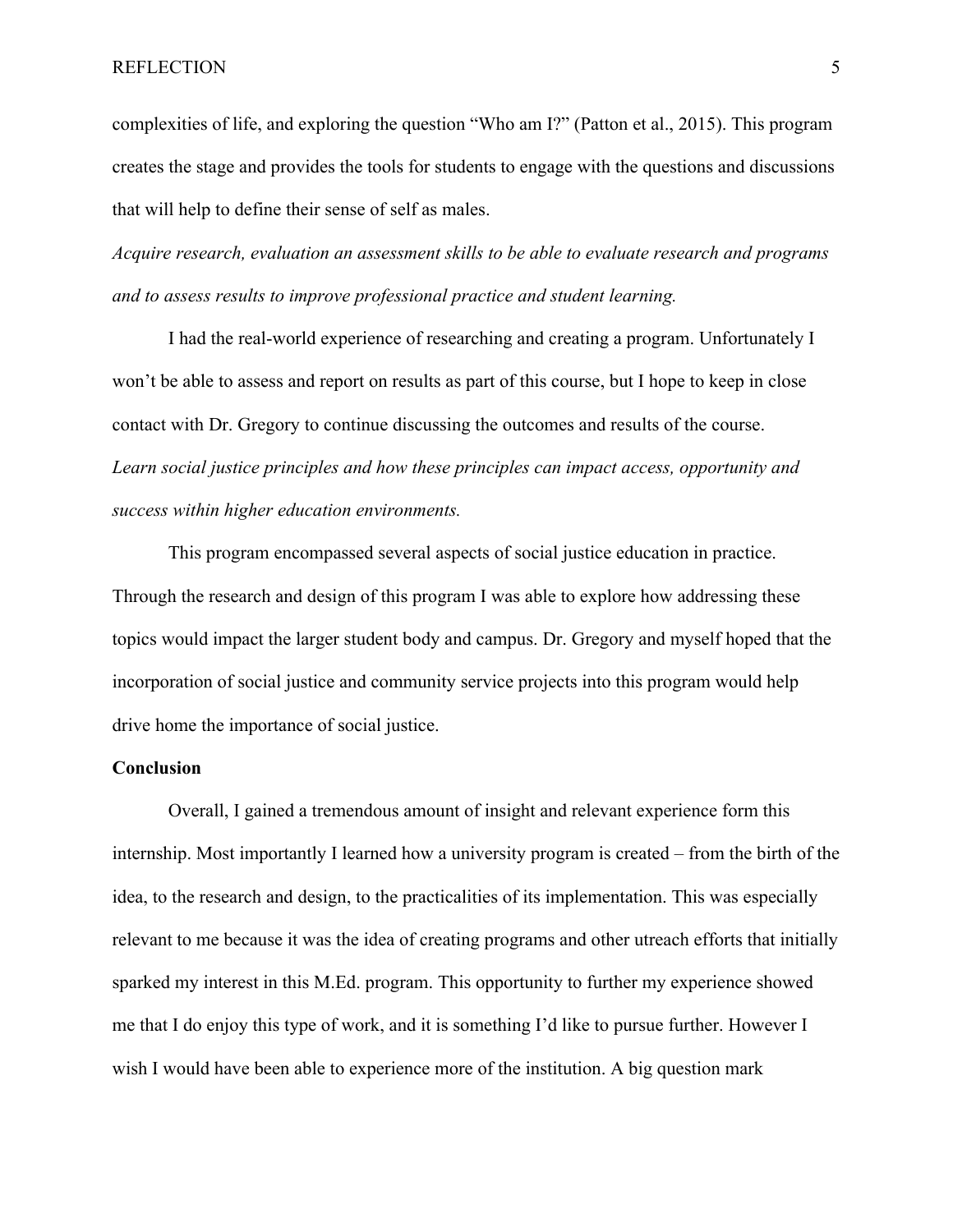remaining for me is whether I would prefer to work in a large public institution similar to Texas Tech University, or a smaller institution such as Bellarmine. I enjoyed the experience and I hope to continue contact with Dr. Gregory to receive feedback once the program begins next semester.